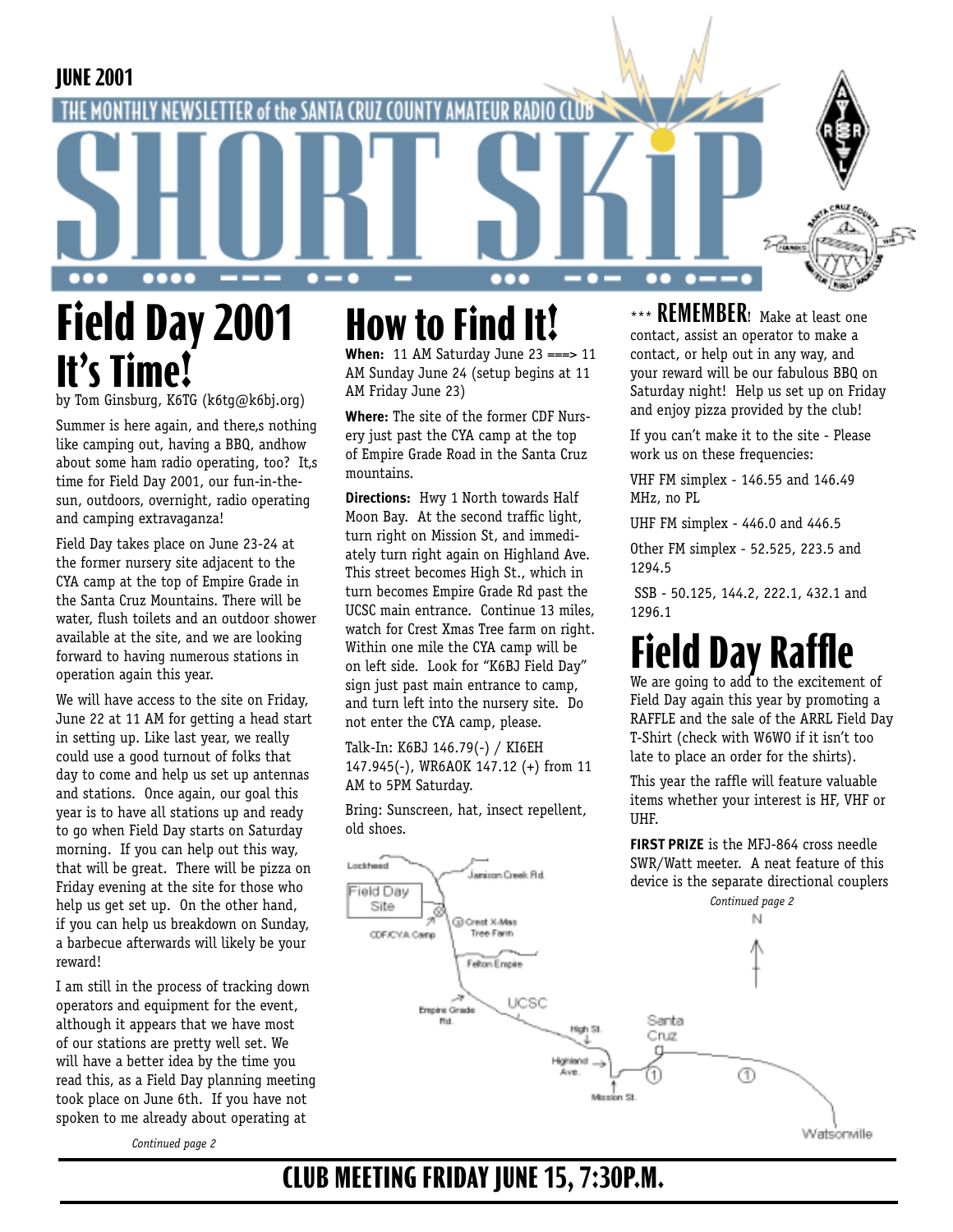

Published 12 times per year. Free to members. **Santa Cruz County Amateur Radio Club, Inc.** Post Office Box 238 Santa Cruz, CA 95061-0238 Editor and Publisher Ron Baldwin, K6EXT (408) 427-0565 K6EXT@fireclay.com Columnist: Art Lee, WF6P Distribution: Elaine Pennell, KE6FRA

## **Field Day Continued**

Field Day or loaning us your equipment (see what we may need below), please call me ASAP at 479-1471. I need to have the station and equipment list finalized soon. I also will be at this Friday, s club meeting, looking for last minute recruits. We would love to have you operate, and we will have plenty of room at our spacious site for you to set up camp as well!

At press time, here is some of the equipment still on our wish list. Please let me know if you can bring these items, or let us borrow them:

- Warbler kit for PSK-31

- Old laptops for logging: monochrome, 486 models running DOS will do just fine

- 220 MHz beam
- All-mode VHF/UHF radio
- 30 ft plus military mast

- Spare coax with connectors (minimum 50 ft lengths)

Also, we would like to set up and man a public relations booth, to distribute information about our club and ham radio to any visitors from the general public. Please let me know if you can assist with this important public service aspect of Field Day!

By the way, if you want to just come and operate for a few hours or even a halfhour, we would love to have you come up and do so! Even our most die-hard operators will need relief, and this will give you a chance to experience the fun of Field Day without an all-day or night



"CQ Field Day, CQ Field Day, this is K6BJ, CQ Field Day!" Well, it's that time again, and this year looks like our Field Day

operation is going to be better than ever. (We say this every year, but every year it's true!) I'll leave communication of the particulars to our very capable Field Day Commander, Tom Ginsburg, K6TG. Thank you, Tom, for once again taking on the organization and planning of this great event.

Participation in Field Day can take on many forms: you don't have to camp out for two days to help. We especially need assistance in set up on Friday, June 22, starting at 11:00 AM. Also our fatigued troops really could use a hand with break down on Sunday, June 24, beginning around 10:00 AM. Our culinary crew always appreciates a hand with food preparation and clean up for our BBQ on Saturday afternoon. All this is in addition to the obvious: making QSO's! Skilled contesters and beginners alike are encouraged to sit in as relief operators for our station control operators. If you can't make it up to the site, then please look for us on the air and work us as a home station on as many frequencies as you can. And finally, you can contribute to the cause financially by buying raffle tickets, which we will be selling at our club meeting on Friday, June16, and at the Field Day BBQ. See you there!

—73, KQ6DV



commitment. Even if you don,t want to operate, you can still help out with logging. Those of you who want to just come up and observe the action are welcome as well, especially if you are unfamiliar with Field Day and just want to see what it,s all about.

As usual, we plan on having our big Barbecue on Saturday for those at the site! We really need some chefs and prep people to step forward for the BBQ (which is always the highlight of our club,s Field Day), so please let me know if you can help!

The accent on SCCARC's Field Day operations continues to be on having fun, and educating newcomers and the public about ham radio. Once again, we hope to build upon that tradition, and score more points than ever before!

So let,s make this the best Field Day our club has had yet! I hope to see you there!

## **Raffle Continued**

for HF and VHF/UHF that lets you connect two transceivers at the same time. Prize value: \$84.95.

**SECOND PRIZE** is the MFJ-7604 Ham Tool, a handy 14-in-1 item with a belt carrying case. Prize value: \$10.00.

We are inviting members to donate additional prizes so please come forward with offers.

Tickets will be on sale at the next club meeting and the Field Day site for \$1 each or 6 for \$5. Please support the effort so the club will break at least even. Thanks.

-73, K6TG

#### **TRADE or SELL TABLE at JUNE MEETING**



Bring your surplus radio gear to sell or trade. The table will be set up before the club meeting. Put a price on your goodie and have fun trading or selling: mics, connectors, handhelds and related equipment, receivers, transmitters, etc. Let's have fun!

—Dan AA6GD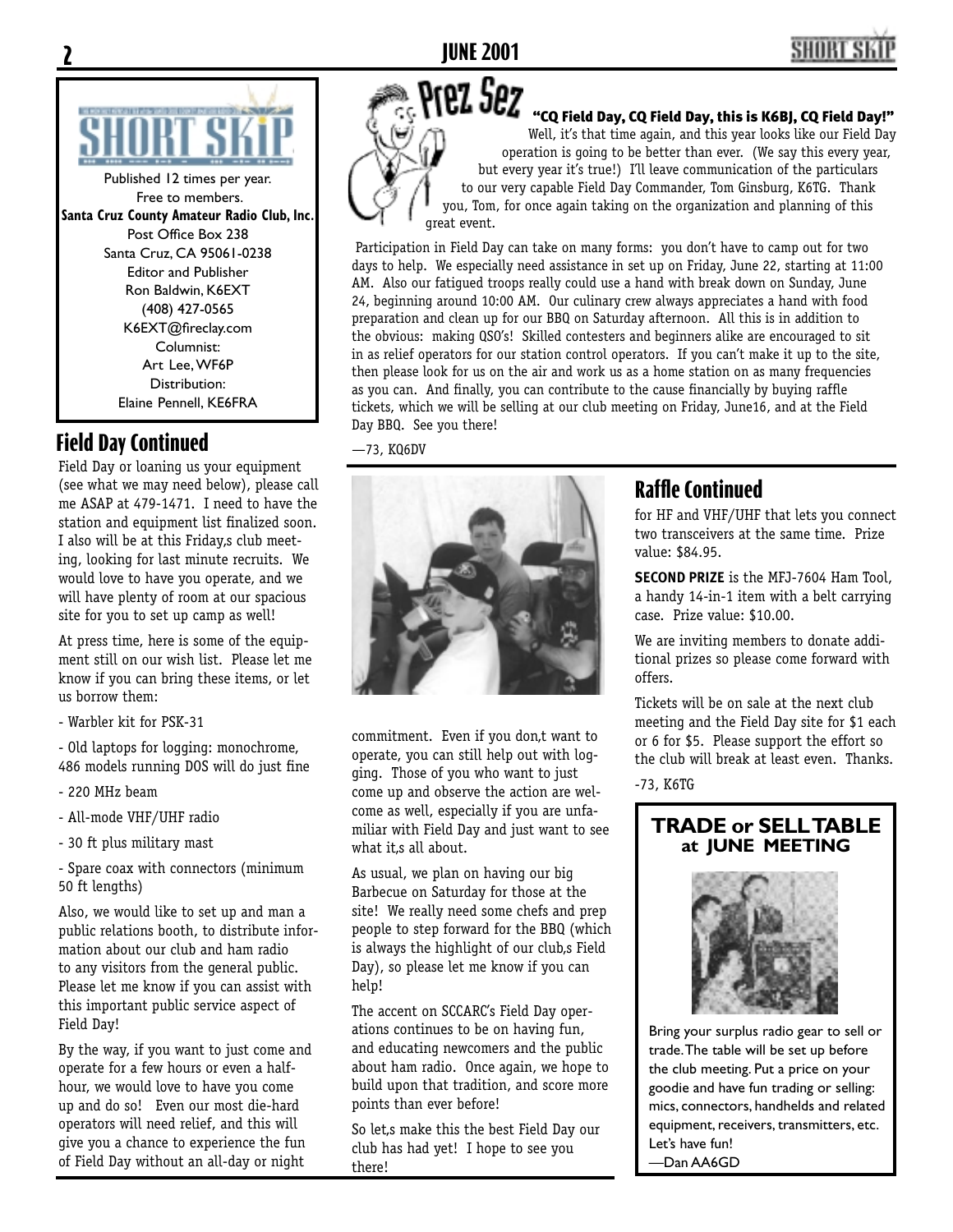# **FIRE ON WHEELS... COM 17 Burning**



I have had several reply about the photos of COM-17 burning, and they have been asking things like "was anyone hurt" and "was it insured?"

The request to CDF, for the use of COM-17 at the Air Show, was made by Watsonville City Fire department. CDF contacted me and asked when and where should it be delivered. I was on my way from Scotts Valley to Watsonville Air Port when I passed the rig on the side of HW-1, just north of Vista Point. The CDF driver told me that they had a tire blowout. I called them from the airport to give them directions on where to place the rig when they got there. They told me at that time that it would not be coming. When I asked further he told me that it was burning. It seems that when they attempted to restart the rig, after changing the flat tire, the motor wouldn't start and then back fired, and the rest is history. They did not mention anyone hurt but I would assume that he would have said something when I was on the cell phone with him while it was burning.

We are currently working with CDF to put together an inventory list for insurance needs. In case anyone is interested, there were six government radios forward, two Amateur dual band radios and a government scanner aft, along with a printer and other Amateur hardware (Battery, Charger, Antennas, etc.).

It may be some time before insurance comes through but I am sure we will have something to replace it in time.

More later when I have it for you all.

—73, Bob Wiser, K6RMW

EC, Watsonville Area, ARES



• Foothill Flea Market - 2nd Saturday of each month from March through October at Foothill College, Los Altos.

• Livermore Swap Meet - 1st Sunday of each month at Las PositasCollege in Livermore, 7:00 AM to noon, all year.

• June 23-24 - San Francisco Section Convention, Ferndale, CA.

• July 28 - SNARS Hamfest, Reno. The Sierra Nevada Amateur Radio Society is pleased to announce their annual Reno

# **ANTENNA ORDINANCE**

Just in case you have not seen this note from Frank Barron here is what's cooking re the proposed ordinance.

Note that we will not see the changes to their previous draft until June 8th.

I anticipate that SCCARC will need be fully prepared and represented at the June 12th meeting.

Please stay tuned here on this vital topic.

TO: County Telecomunication Facilities Policy Advisory Committee

FROM: Frank Barron, Santa Cruz County Planning Dept.

DATE: June 5, 2001

RE: Update on Draft Wireless Communication Facilities Ordinance

At their May 22, 2001 meeting, the Santa Cruz County Board of Supervisors directed Planning Dept. staff to return to the Board on June 12, 2001 with an Interim Wireless Communication Facilities Ordinance. The proposed interim ordinance is comprised of the latest draft of the ordinance (which includes many of the revisions suggested at the May 23rd Committee meeting and in subsequent comment letters) and will be in effect until the draft ordinance, or some future version of it, can be formally adopted. If you wish to view the latest version of the draft ordinance, it will be available at the County's website on Friday, June 8, 2001. The website address is: www.co.santa-cruz.ca.us. The Board will meet on Tuesday, June 12, 2001 to consider the proposed interim ordinance. Any of you are welcome to address the Board regarding the latest draft ordinance at this public hearing.

Thank you all for your input and assistance in helping us to prepare the draft Santa Cruz County Wireless Communication Facilities Ordinance.

Frank Barron, AICP Santa Cruz County Planning Dept.

Hamfest. It will again be held in the parking lot at International Game Technology, 9295 Prototype Drive, Reno, NV, starting at 8:00 AM, running until3:00 PM. Admission \$1.00; no additional charge for traders, vendors, & tailgaters. For additional info contact Bill, K7NHP, at 775-246-3756, or email at k7nhp@arrl.net. Talk in on 146.610-.